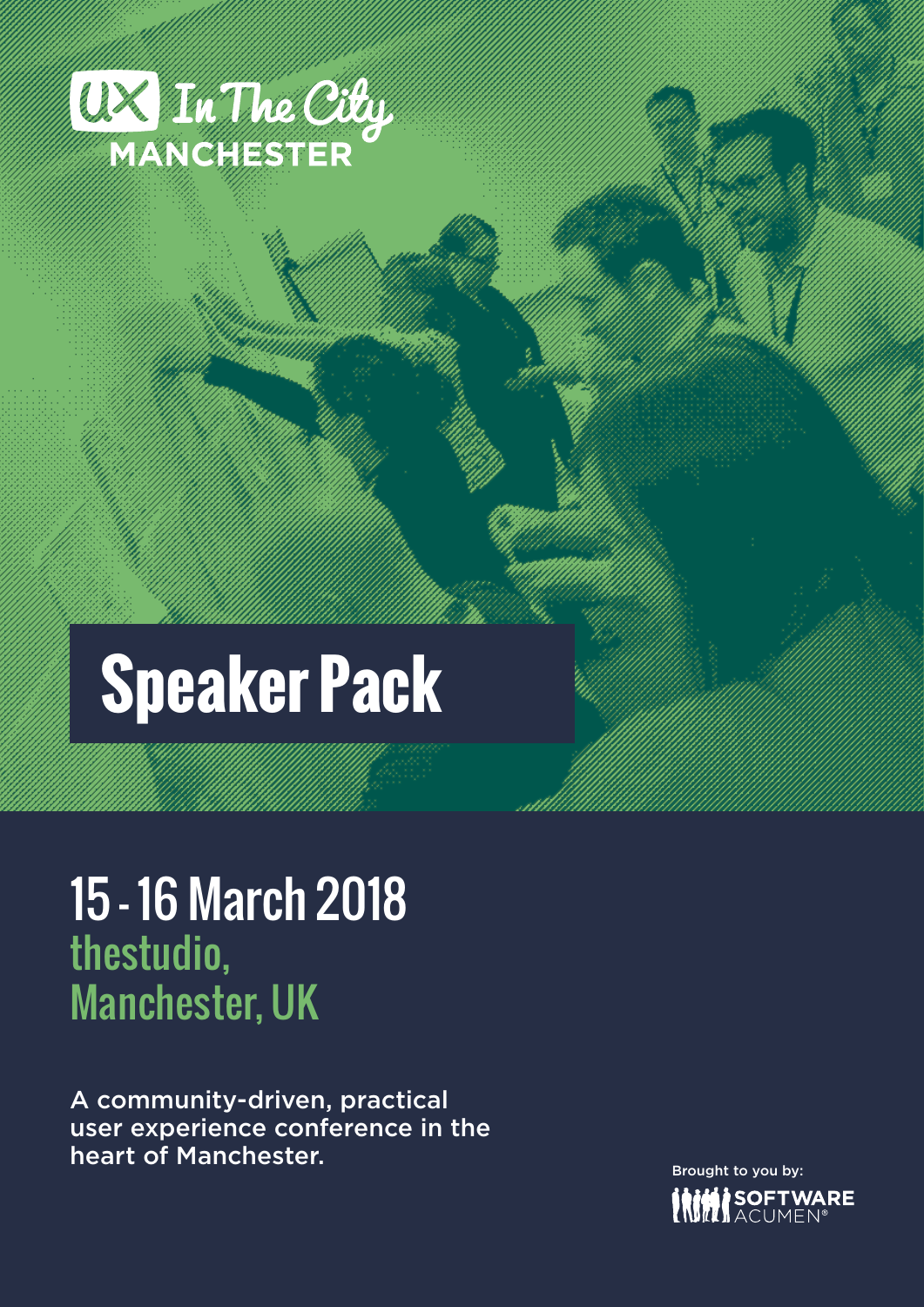# About **UX in the City: Manchester**

**UX in the City: Manchester is a practical User Experience and Design conference that allows participants to connect and learn from their peers and leaders in the industry.**

The conference has a strong practical focus and attracts industry practitioners and decision-makers who want to provide great want skills that they their clients.

user experiences to can use and ideas they The event is aimed at professionals primarily based in Manchester and the North of England. People who can share.

Some of our previous attendees have held the following positions:

- Creative Director
- Head of Design
- Head of Digital Content
- Interaction Designer
- User Experience Consultant
- Product Design Manager
- Senior Designer
- User Experience Designer
- Web Analyst

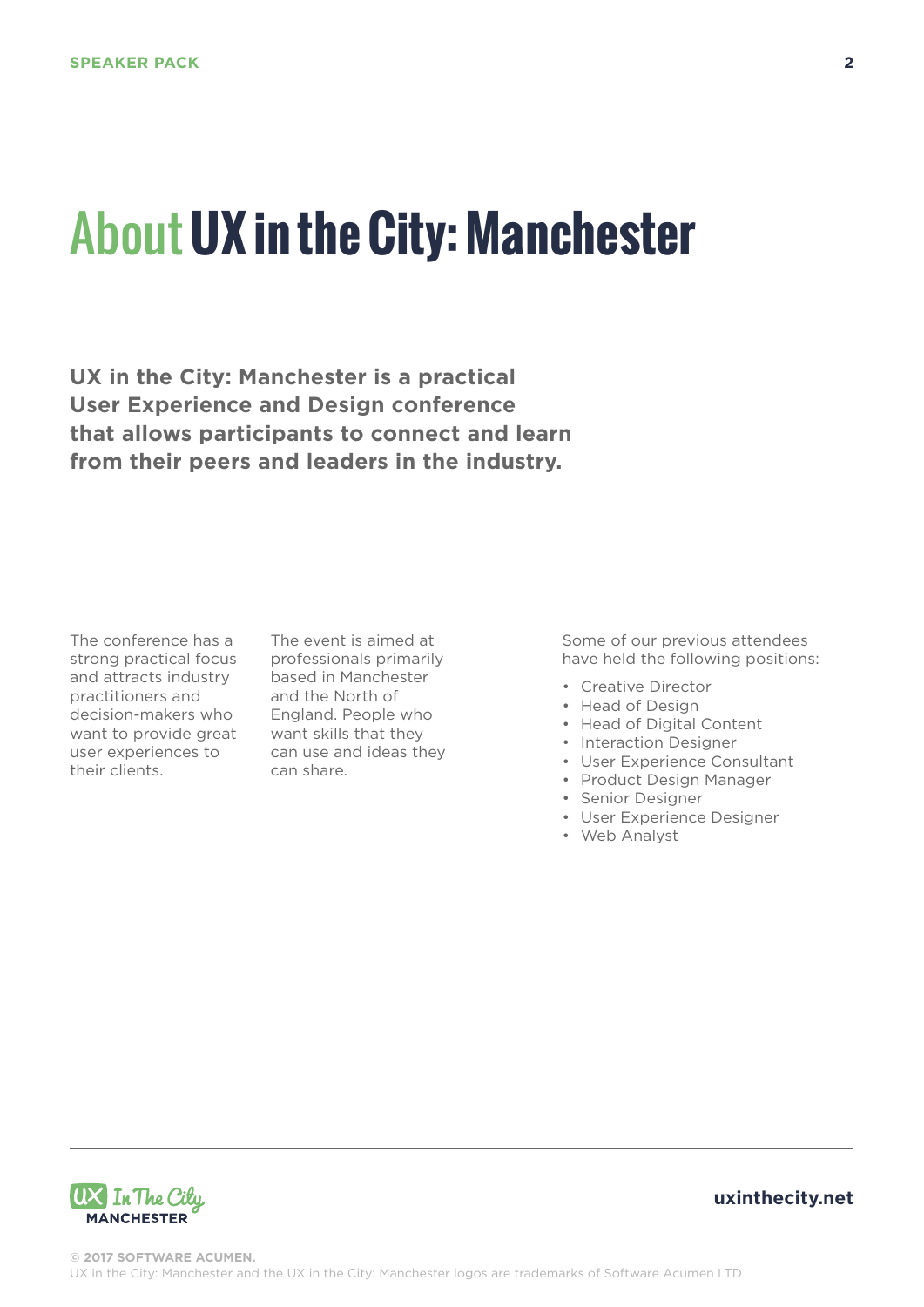# **Session Types**

**We're happy for you to stand up and present a session about your experiences or something you've done, but we also strongly encourage interactive sessions that generate conversation with the audience, group discussion, or hands-on experiences**

## **Suggested session types:**

### **Case Study**

A presentation and discussion of reallife (not theoretical) experiences of the application (or misapplication) of UX techniques. Case studies include some discussion of lessons learned and an indication of how novel the work is.

### **Hands-On**

Participants learn a new approach, tool or technology through using it to solve one or more practical exercises. Please include any software / hardware requirements in the session description.

#### **Tutorial**

A session focused around some specific tool, technique or issue. Primarily led by the speaker, tutorials usually include some elements of interactivity or individual / group exercise.

### **Workshop**

An in-depth working session on a specific topic. May include paper presentations.

**YOU CAN SUBMIT AS MANY SESSIONS AS YOU LIKE!**

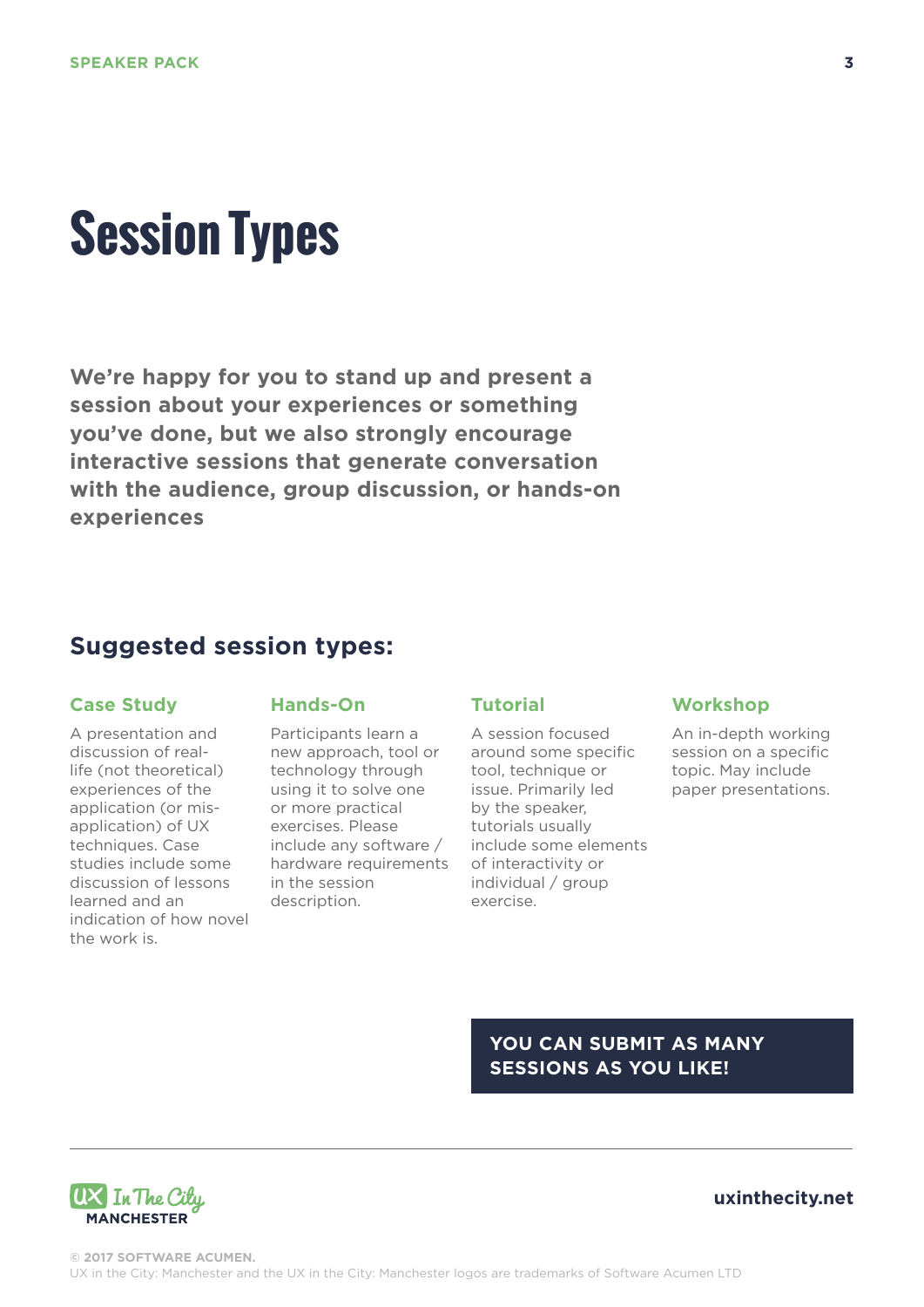# **Speaker Support**

# **Tickets**

We have a limited number of free speaker tickets that we can make available for our events as we have to cover speaker costs with the income from tickets. We allocate these tickets in relation to session duration as below**\***

For 45 minute sessions, only the first named speaker pays no conference fees. Other speakers must pay the non-speaker participation fee.

For 60 - 90 minute sessions, only the first two named speakers will pay no conference fees. Other speakers must pay the non-speaker participation fee.

For sessions longer than 90 minutes, only the first three named speakers will pay no conference fees. Other speakers must pay the non-speaker participation fee.

**\***If you would like more detail on why we allocate speaker tickets this way, please get in touch.

### **What's included:**

- Participation in the full event programme
- Lunch on each day you attend
- Tea/coffee on arrival, at scheduled breaks and throughout the day
- Free wi-fi at the conference venue
- Delegate pack
- Anything not listed above is not included. Contact us about any specific requests.

### **Expenses**

We aim to cover all speaker travel and accommodation expenses if requested. We also cover costs of materials for your session. If your session is accepted we will propose a financial amount to you when we notify you - based on our understanding of your costs to come to the event. We cannot accept requests for additional financial support after you have agreed that amount.

Please let us know on your session proposal whether you need any financial support to take part in the conference, and, if possible, what you need e.g. how many nights accommodation, some indication of where you would be travelling to the event from, whether you want any additional fees.

Part of the decision on whether to accept a session or not involves considering its financial costs. If we do accept your session we will make you a financial offer based on our understanding of what it would take to meet your requests. We can also talk to you about how you could travel and where you could stay.

Unfortunately we can't reimburse expenses that we haven't agreed to pay in advance of the event.

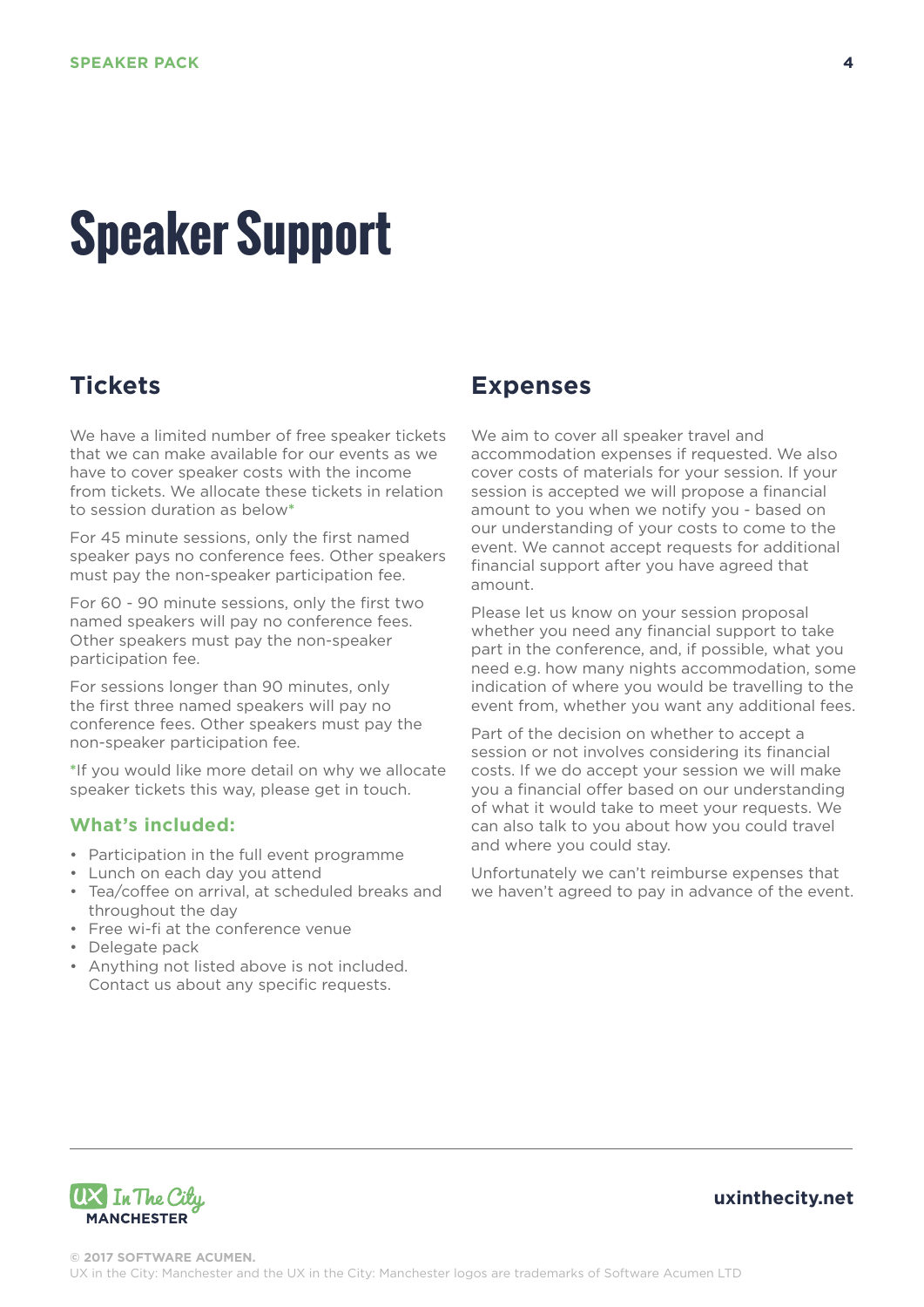# **Speaker Terms**

### **Session reviews**

After the deadline closes, our selection panel will review all submissions anonymously.

The review process usually takes between 2 and 3 weeks depending on the volume of submissions. We'll contact both successful and unsuccessful candidates within the review period.

### **Programming**

Inclusion of a session in the conference programme will be at the sole discretion of the conference organisers. By agreeing to have your session included in the programme you agree to participate in the conference and in all pre-conference quality control activities as deemed necessary by the conference organisers. You also agree to promote your session and involvement in the build up to the event. We will provide a range of assets to support any promotional efforts.

The organisers reserve the right to remove a session from the programme at any time. Speakers will no longer be eligible for free entry to the conference and so will have to pay the current non-speaker rate if they wish to participate in the conference.

The organisers will not be responsible for payment of any kind on behalf of the speaker in this event.

### **Data policy**

We need to hold information you provide on computer databases for administrative purposes. Summary information, which could include contact data, will be published for all session leaders.

Information about participants will be made available to organisations involved in administering, organising or supporting the event and this may include organisations outside the EC.

#### **General**

The organisers are not responsible for the views or opinions expressed by speakers, sponsors, or other participants.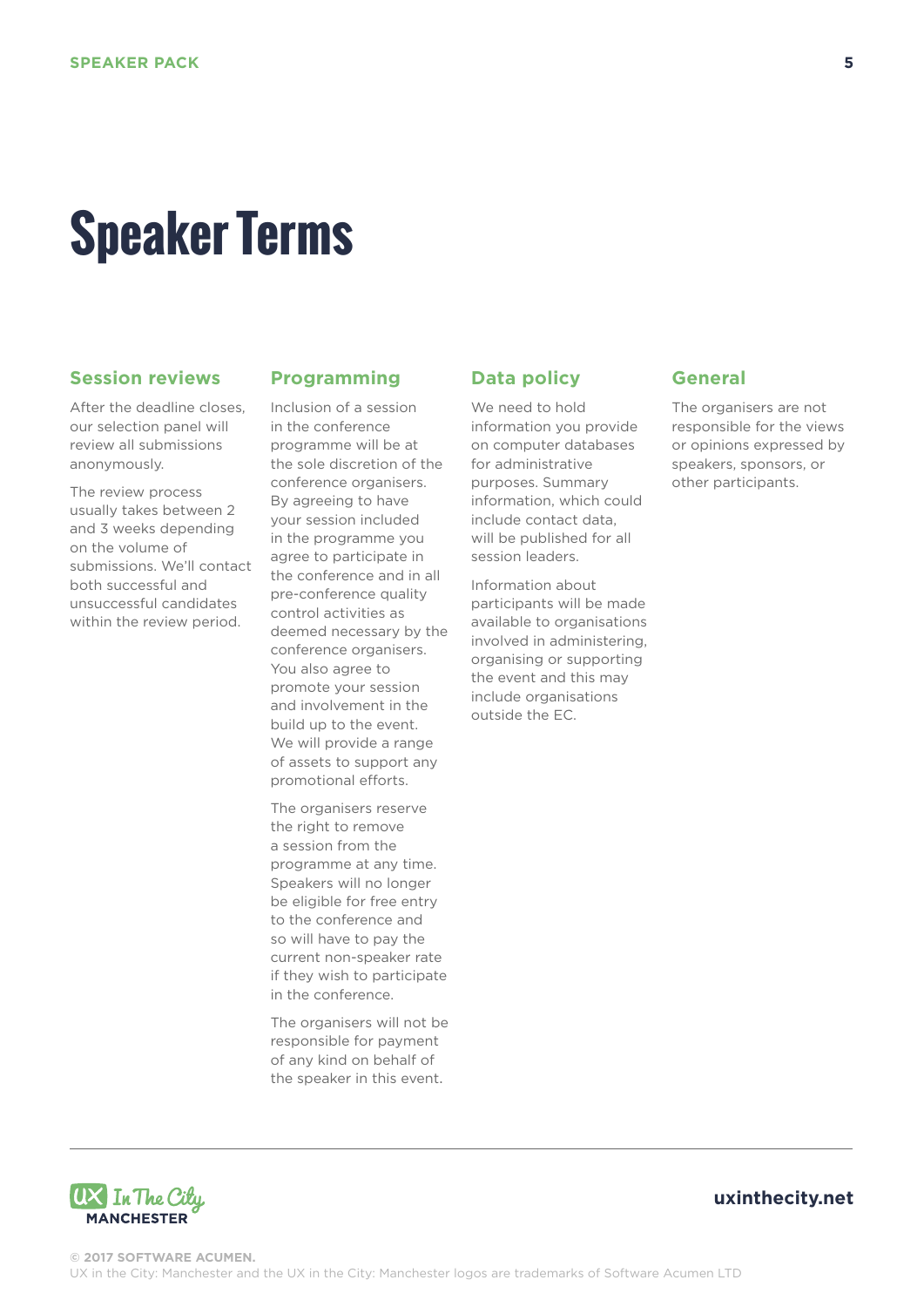# **Code of Conduct**

**Our conferences are created to be welcoming, friendly and accepting spaces. As such we expect everyone will behave accordingly but we have created a code of conduct to ensure everyone in attendance can see easily and openly that we will not tolerate any behaviour that falls below an acceptable level.** 

Unacceptable behaviour includes intimidating, harassing, abusive, discriminatory, derogatory or demeaning conduct by any participant at our events or online communities including Twitter and other online media.

Harassment includes offensive verbal comments related to gender, age, sexual orientation, race religion, disability, sexual images in public spaces, deliberate intimidation, stalking, following, harassing photography or recording, sustained disruption of talks or other events, inappropriate physical contact and unwelcome sexual attention.

If a participant engages in behaviour that violates this code of conduct, the event organisers will take the appropriate action, including warning or expulsion from the conference with no refund.

If participants have any concerns, inform a member of Software Acumen staff who will offer support in contacting the appropriate security and ensure required assistance is given.